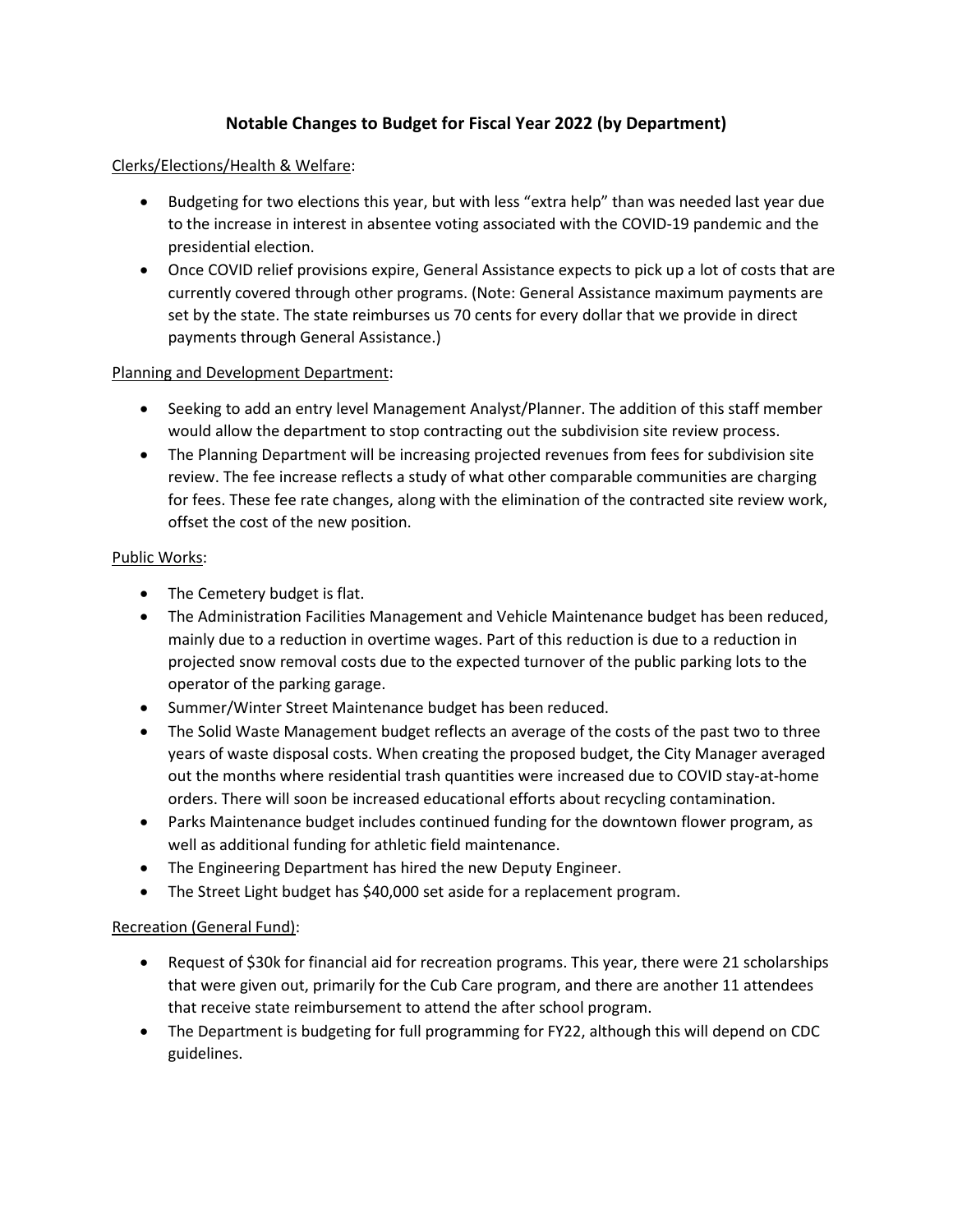### Mayor and Council:

• This year, the budget includes expenses associated with the Inauguration, as there will be an election for the Mayor and City Council this November.

## Technology (Information Technology/GIS):

- The GIS Department has been able to make significant advancements in capabilities with no major budget changes this year.
- The IT Department budget is flat, with a plan to establish a reserve fund for future hardware replacement to stabilize the budget.

## Communications Division:

• The City Manager has proposed the addition of a new Community Engagement and Outreach position.

## General Administration:

• Workers' Compensation costs have increased by about \$90,000.

## City Hall:

- Funding is included for window replacement work.
- There has been a reduction in cost for cleaning services in the building due to a new provider.

### Hydrant Rental:

• Maine Water is asking for a 25% increase in the Hydrant Rental rate, which totals about \$84,000 annually.

## Human Resources:

- One notable item in the HR budget is an increase in the amount of funding for advertising for new positions in order to more effectively attract talent to the community.
- The department is also asking for funding to reinstate the City's leadership program this year, which had been put on hold due to COVID-19.

## Assessing:

• Most of the increase in the Assessing Department's operating budget covers training costs. The Assessor is required to have 20 training hours each year.

## Code Enforcement/Emergency Management:

- The Code Enforcement Department is seeking funding for water quality testing in Biddeford Pool at a cost of \$30,000. This item is not included under the Code Enforcement section of the budget, but is included in a special fund.
- There was no change to the Emergency Management budget from the previous year. Although this was the historically busiest year for Emergency Management, we had reimbursements from the federal government for the majority of the expenses associated with COVID-19.